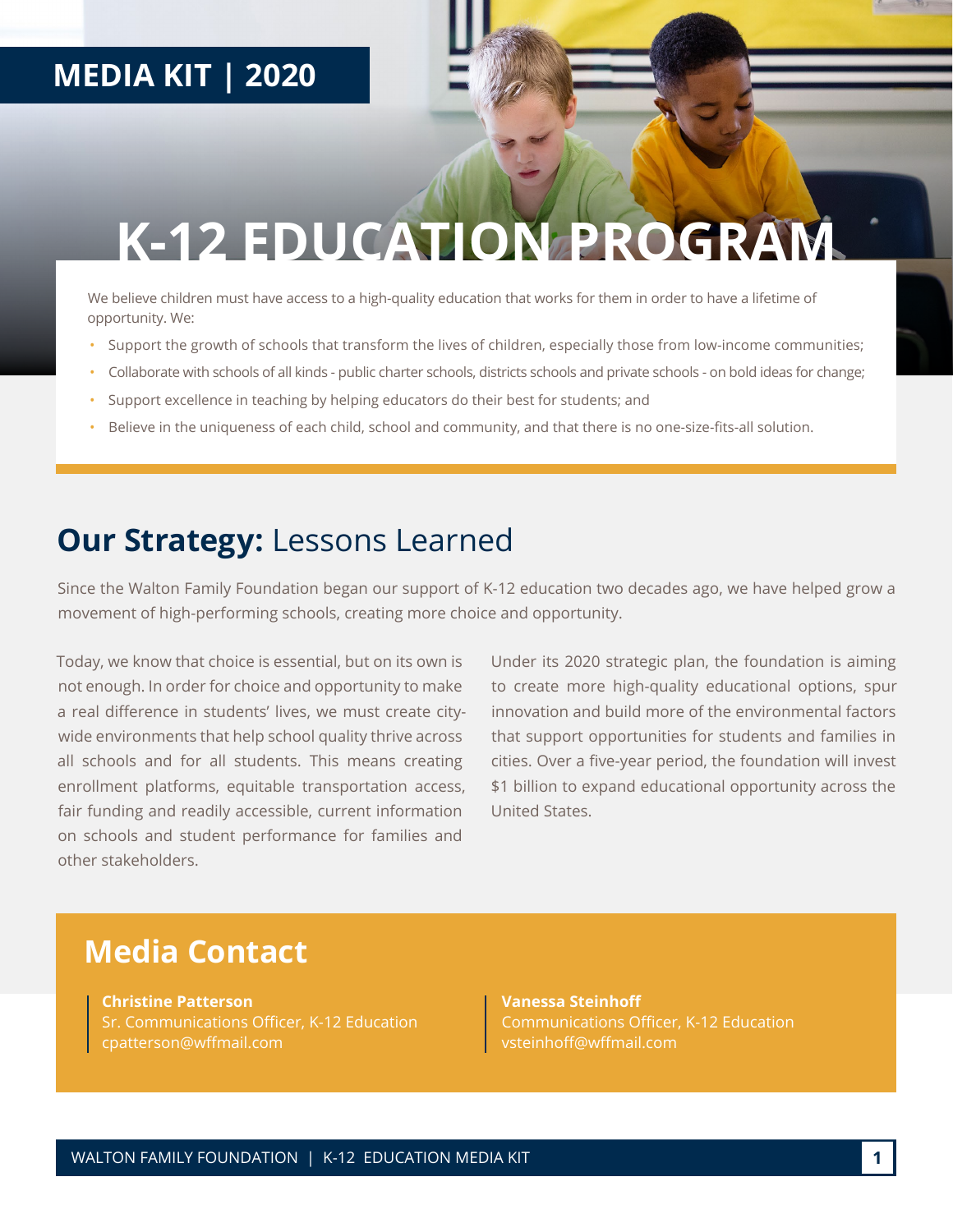### Marc Sternberg **K-12 Education Program Director**



Marc Sternberg leads the foundation's initiatives to improve K-12 education for all of our nation's children by empowering parents with quality options. Before joining the foundation, Marc served as the Senior Deputy Chancellor at the New York City Department of Education, where he directed the citywide portfolio planning efforts, including new school development and placement, school improvement and accountability planning, and the Pre K-12 enrollment team. Marc also served as senior advisor to the chancellor and the mayor's office on education policy and strategy.

Prior to his service as deputy chancellor, Marc was founder and principal of the Bronx Lab School, an unscreened high school on the Evander Childs High School campus. After earning a B.A. from Princeton University in 1995, Marc served as a Teach For America corps member in the South Bronx. He then earned a joint MBA and Masters in Education from Harvard University. Marc was selected as a 2009-2010 White House Fellow.

### **Recent Publications**

- **By Identifying and Fostering Innovators, Schools Can Lift** [Students to Prosperity](https://www.waltonfamilyfoundation.org/stories/k-12-education/by-identifying-and-fostering-innovators-schools-can-lift-students-to-prosperity)
- [For San Antonio to Keep Rising, So Must its Schools](https://www.waltonfamilyfoundation.org/stories/k-12-education/for-san-antonio-to-keep-rising-so-must-its-schools)
- [How should schools approach teaching, measuring whole](https://www.educationdive.com/news/how-should-schools-approach-teaching-measuring-whole-child-competencies/552757/)[child competencies?](https://www.educationdive.com/news/how-should-schools-approach-teaching-measuring-whole-child-competencies/552757/)
- [A Great Education Begins With a Great Teacher](https://www.nytimes.com/paidpost/walton-family-foundation/walton-family-foundation-ad-post/a-great-education-begins-with-a-great-teacher.html)
- ▶ Social-Emotional Learning Is Vital but Needs to Be [Measured Correctly and Can't Usurp Academics, Panelists](https://www.the74million.org/article/social-emotional-learning-is-vital-but-needs-to-be-measured-correctly-and-cant-usurp-academics-panelists-say/)  [Say](https://www.the74million.org/article/social-emotional-learning-is-vital-but-needs-to-be-measured-correctly-and-cant-usurp-academics-panelists-say/)

## **Recent News and Announcements**

#### **[26 Schools Chosen as Spark Opportunity Grant Winners](https://www.waltonfamilyfoundation.org/about-us/newsroom/26-schools-chosen-as-spark-opportunity-grant-winners)**

The Local Initiatives Support Corporation (LISC) announced inaugural winners of the Spark Opportunity Grant Program, which supports high-quality public charter schools, serving students in economically distressed communities, in planning for appropriate and permanent facilities. Twenty-six schools serving students in economically distressed communities will use their respective grants, ranging from \$15,000 to \$50,000, to plan, finance and build facilities that meet the needs of their communities.

#### **[Walton Family Foundation Opens Applications for Innovative Schools Program](https://www.waltonfamilyfoundation.org/about-us/newsroom/walton-family-foundation-opens-applications-for-innovative-schools-program)**

The Walton Family Foundation announced the launch of the third round of its Innovative Schools Program (ISP) grant opportunity. Educators and entrepreneurs with ideas for schools that offer transformative opportunities for students are encouraged to apply for up to \$325,000 in funding. The foundation launched the ISP in 2017 to identify new, exciting school models and leaders.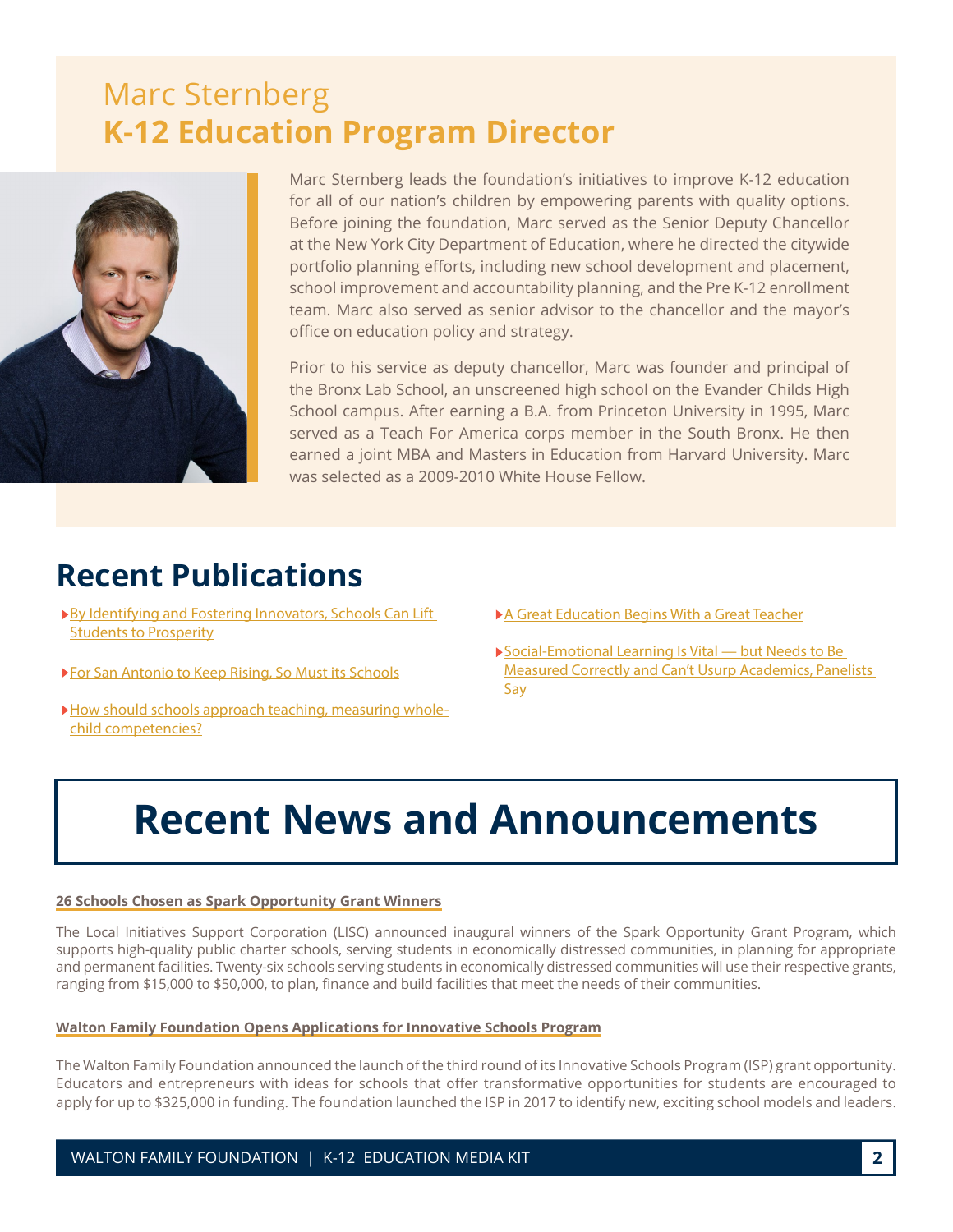#### **[Major Investments to Support, Retain and Increase the Diversity of Educators Nationwide](https://www.waltonfamilyfoundation.org/about-us/newsroom/major-investments-to-support-retain-and-increase-the-diversity-of-educators-nationwide)**

The Walton Family Foundation announced funding totaling more than \$20 million to support efforts to make the teaching profession more dynamic and sustainable. These grants build on decades of giving dedicated to support, retain and increase the diversity of educators nationwide. "Access to a great education can be life changing," said Alice Walton in an open letter published in The New York Times Magazine. "For decades, the Walton Family Foundation has supported innovative approaches to education. Of the many things we've learned over the years, this truth stands out: A great education begins with a great teacher."





#### **[Equitable Facilities Fund to Issue \\$100M in Bonds to Support Public Education](https://www.waltonfamilyfoundation.org/about-us/newsroom/equitable-facilities-fund-to-issue-100m-in-bonds-to-support-public-education)**

Equitable Facilities Fund (EFF) will issue \$100 million in A-rated tax-exempt bonds to further its mission of supporting an equitable, high-quality public education for all students by providing financing to excellent public charter schools to build, grow and renovate facilities. Through EFF's Preliminary Official Statement, the nonprofit lender has laid out plans that will support 30,000 public charter school students by providing affordable funds for their schools' buildings, equipment and other capital projects, thus directing more resources into the classroom and helping students realize academic success and a lifetime of opportunity.

#### **[4.0 Launches \\$15M Fund to Grow the Field of Education Entrepreneurs and Expand Innovative Approaches to New Schools](https://www.waltonfamilyfoundation.org/about-us/newsroom/4-0-launches-15m-fund-to-grow-the-field-of-education-entrepreneurs-and-expand-innovative-approaches-to-new-schools)**

4.0 announced the launch of its next fundraising campaign, Fund III, with matching \$5 million donations from the Charles Koch Foundation (CKF) and the Walton Family Foundation (WFF). Fund III will support 600 diverse education entrepreneurs in incubating, testing and launching innovative approaches to education that will transform America's education system by creating more high-quality schools and programs that meet the unique needs of students and communities. The CKF and WFF combined gifts of \$10 million comprise two-thirds of the entire goal for Fund III.

#### **[NewSchools Venture Fund Announces Fund to Diversify the PreK-12 Teaching](https://www.waltonfamilyfoundation.org/about-us/newsroom/newschools-venture-fund-announces-funding-to-diversify-the-prek-12-teaching-profession)  [Profession](https://www.waltonfamilyfoundation.org/about-us/newsroom/newschools-venture-fund-announces-funding-to-diversify-the-prek-12-teaching-profession)**

NewSchools Venture Fund, with financial support from the Walton Family Foundation, today announced the launch of a new \$3.5 million competitive funding opportunity to diversify the PreK-12 teaching profession. Up to 14 concepts or early-stage organizations with bold ideas to enhance the recruitment, development and retention of underrepresented teachers (including Black, Latino, Asian/Pacific Islander and Native American/Alaskan Native teachers) will be eligible for \$200,000 on average in funding.



#### **[Trinity University Launches School Design Network to Incubate and Grow Great Public Schools for San Antonio](https://www.waltonfamilyfoundation.org/about-us/newsroom/trinity-university-launches-school-design-network)  [Region Students](https://www.waltonfamilyfoundation.org/about-us/newsroom/trinity-university-launches-school-design-network)**

Trinity University announced the creation of the School Design Network, a fellowship and incubator program. The Network will enable more than 40 educators and entrepreneurs to launch innovative, high-quality, traditional district, autonomous district and charter schools in the San Antonio region over the next five years. The Network will launch with support from a \$5 million grant from the Walton Family Foundation.

#### **[Walton Family Foundation Supports Traditional Colleges of Education, Diverse Teacher Pipelines Across the Country](https://www.waltonfamilyfoundation.org/about-us/newsroom/walton-family-foundation-supports-traditional-colleges-of-education-diverse-teacher-pipelines-across-the-country)**

The Walton Family Foundation announced \$1.8 million in new funding to support traditional colleges of education that are incorporating best practices in efforts to recruit, train and increase the diversity of future teachers. The teacher preparation programs at Bank Street College of Education, Marian University and New York University are utilizing emerging, proven trends in teacher development. All programs will prepare teachers to serve students with diverse and varied learning needs, including a focus on students with special needs and English language learners.